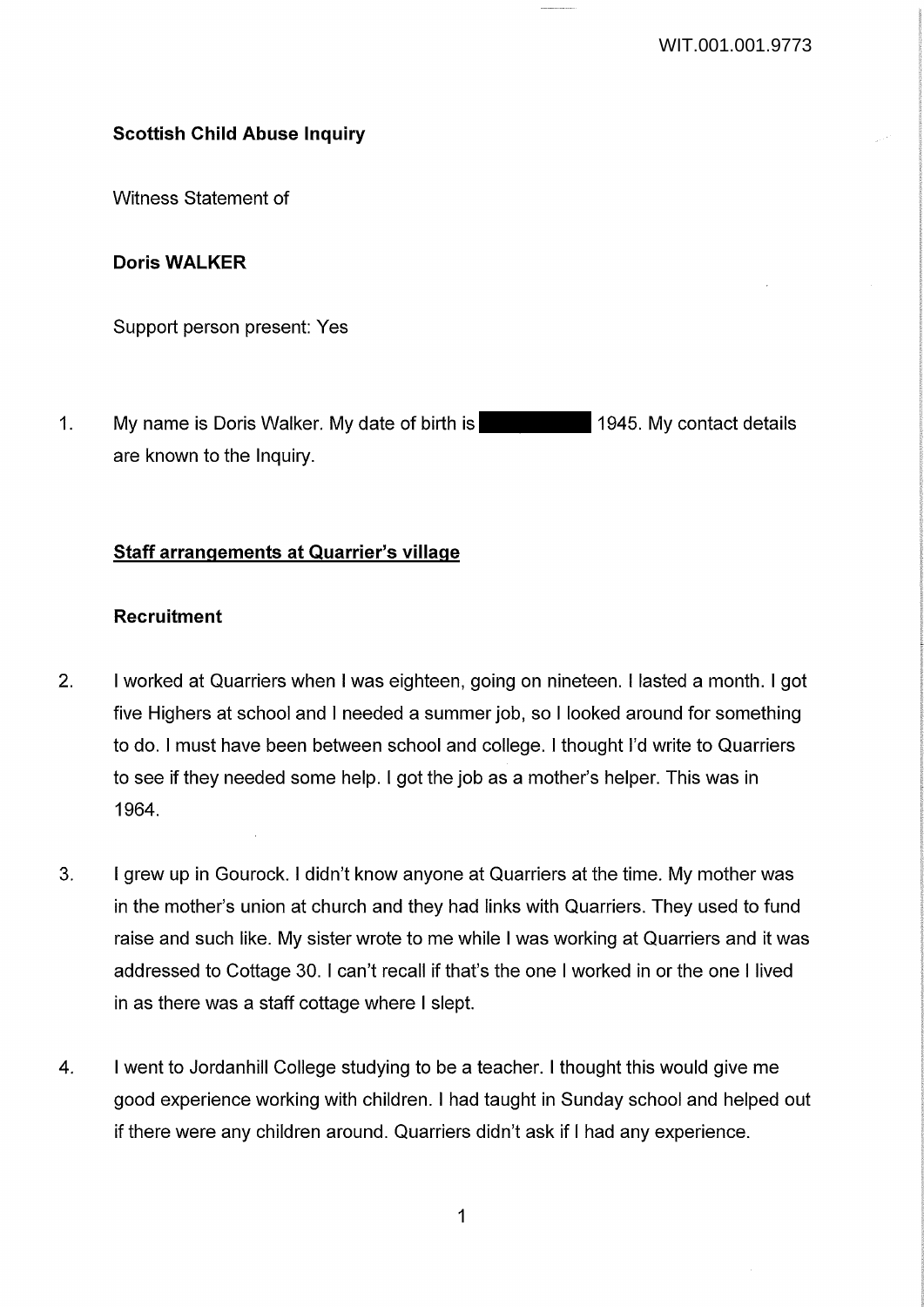5. After writing the letter to Quarriers I can't recall what happened next, but presumably they wrote to me telling me they had accepted me and I had the job. I did not get an interview.

### **Structure**

- 6. Quarriers was like a small village. It had an office building, a small shop and a church. The cottages were like old Victorian houses, big houses. On the surface quite a nice looking environment. A lot of open space, it was spread out and airy. I can't remember how many cottages there were.
- 7. When I wrote the letter to the Inquiry I kind of had the number of children in the cottage as twelve in my head, but thinking about it later it couldn't have been as many as that because my mental picture is not of that big a number. Twelve is a lot of children in a house. It must have been nearer eight, that kind of number.
- 8. There was an upstairs and downstairs in the cottage. I can't remember ever being upstairs. The children's bedrooms were upstairs as well as the house mother's bedroom. Downstairs was a big, big kitchen, with a big pantry off it and an old fashioned wood range, which was a nightmare, and a dining room. There must have been a sitting room but I can't remember being in it.

#### **Role**

- 9. My role was to help the house mother with the children and the cooking. She must have had a cleaner because I never had to do housework, either that or the children did it, but I don't remember seeing someone else coming in. I had to prepare the food, help with the cooking and serving it. A lot of the time I was just entertaining the children and keeping them out of the house.
- 10. There was another cottage in the grounds where the staff slept. I was in there. I didn't see any other staff in the cottage that I stayed in. It was kind of nerve wracking because it was out in the country and I'd never lived away from home. I was aware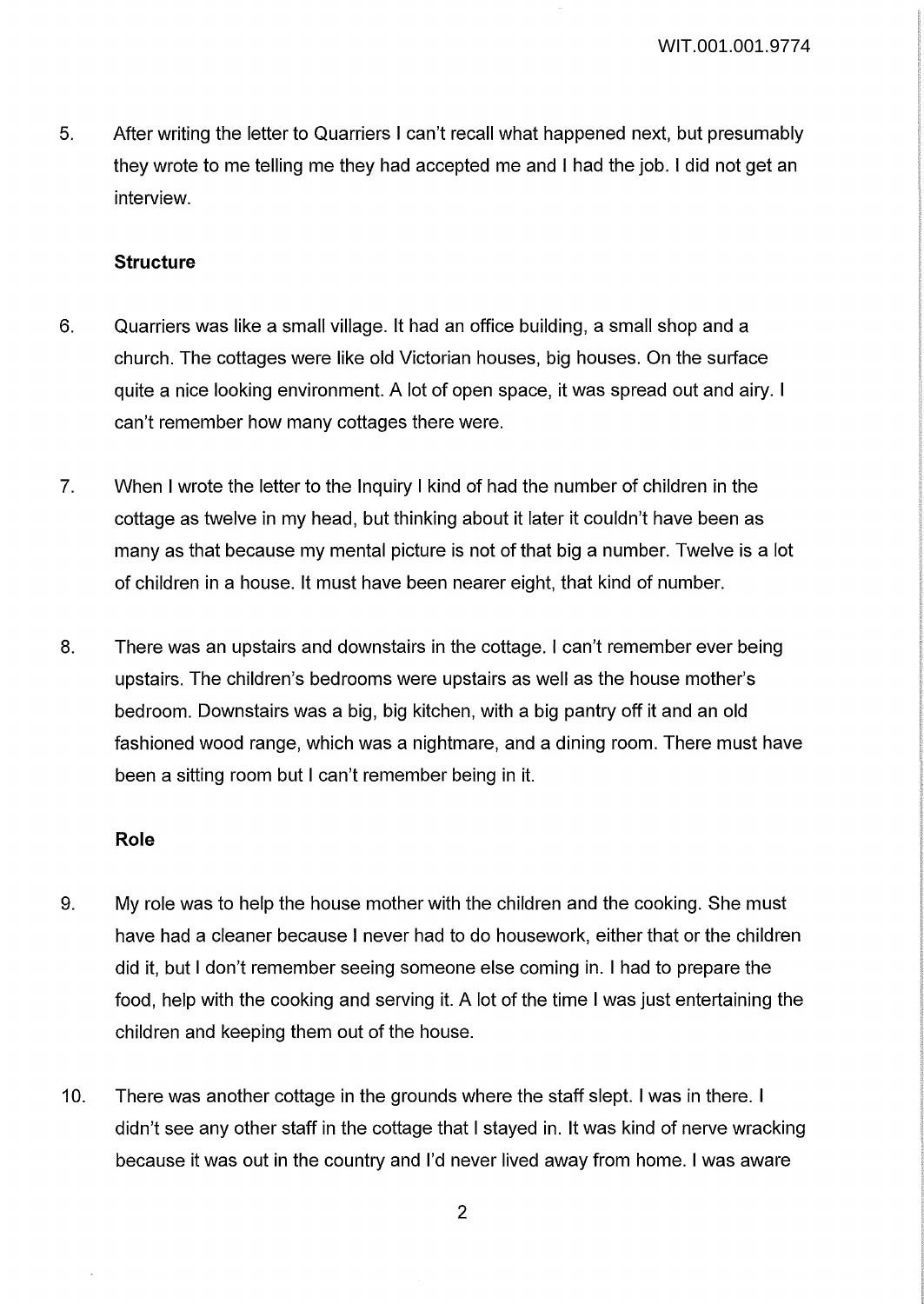that there were other people around but I never saw anyone else. I let myself in. I had my own room and that was it.

- 11. There was a young couple who were in charge of the next cottage to us. I saw them a few times but in retrospect, people kept themselves to themselves in Quarriers, looking after their own cottage.
- 12. I had one day off a week while I worked at Quarriers and I went home. I was paid for my time there. It was a summer job.

#### **Life at Quarrier's village**

#### **General**

- 13. The children in our cottage were aged between three and I think the oldest was twelve years old. They were all primary school children. There were two three year old boys and one of them was called **.** I can't remember any other names. It sounds terrible but all through my teaching years I was able to remember the children's names for that year and then move on to the next year. I'm very poor with names.
- 14. It was mixed with boys and girls. I'm not aware if there were family members together. I had to take them out. There was a school in Quarriers so the children would have gone to that, but I was there during the summer holidays.
- 15. One little boy came part way through my time there, just before we went on holiday. He came from Gordonstoun. He was on a scheme to help deprived children I think. I got the impression the children were at Quarriers for a long time.
- 16. I believe they were adequately clothes. I don't remember being put out in any way by how they were dressed. There must have been a laundry system, I can't recall the house mother washing clothes and I certainly didn't do it. I was very much under the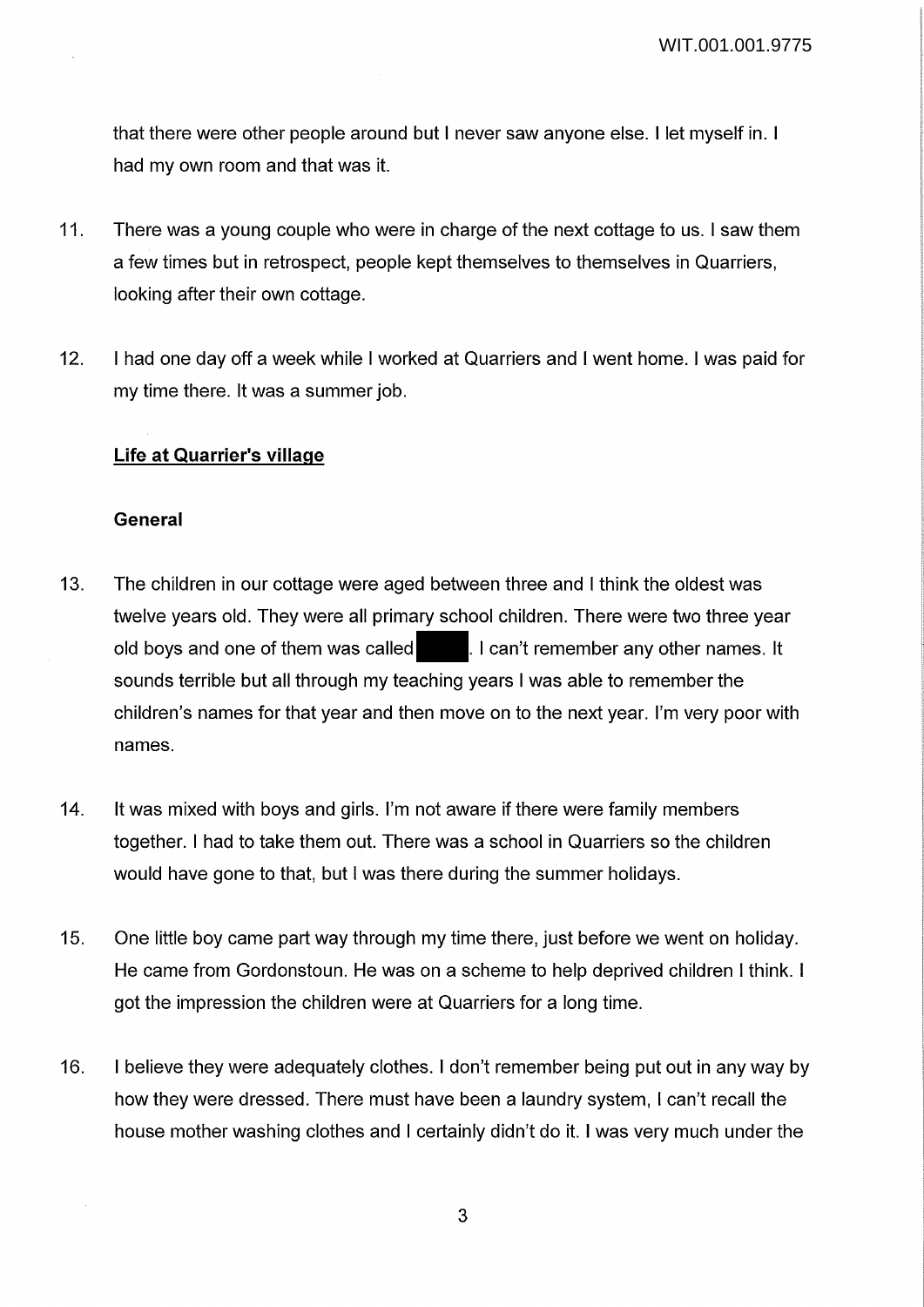thumb and at that age, being quite a na"ive youngster, I didn't have the gumption to question anything or stand up to her.

### **First day at Quarrier's village**

- 17. I remember my first day very vividly. I must have gone to the office or reception area, because when I finished there I'd gone to the office. I suppose now you would call them Human Resources. The lady there that I spoke to later must have directed me but I honestly don't remember.
- 18. I started on the first week of July. I was told to go to the cottage I was working at. I can't remember what number it was. It was a lovely summers day. The house mother was an elderly looking lady in my eyes; she was in her late fifties. She was certainly a lot older than I expected her to be. She was talking to the couple who ran the cottage next door, a young couple, and was bemoaning the fact that she was given another child to look after, i.e. me, instead of sending her some proper help. So it wasn't a good start.
- 19. I don't even remember if I went into the cottage because she was talking to them outside. In my head her name was Miss **QEH** but that could be wrong. I can't remember if that is her name. I don't know because around about that time, or shortly after, I befriended an elderly lady in the church and I used to visit her and quite honestly I cannot remember if I've confused the two names. I know **QEH**, is the name of one of them but I couldn't tell you which one.
- 20. She told me to look after two three year old boys who were playing outside. I can remember the name of one of them because he couldn't say his name properly. He called himself and when I said he insisted that was wrong and that it was **.** I can't remember the other little boy's name.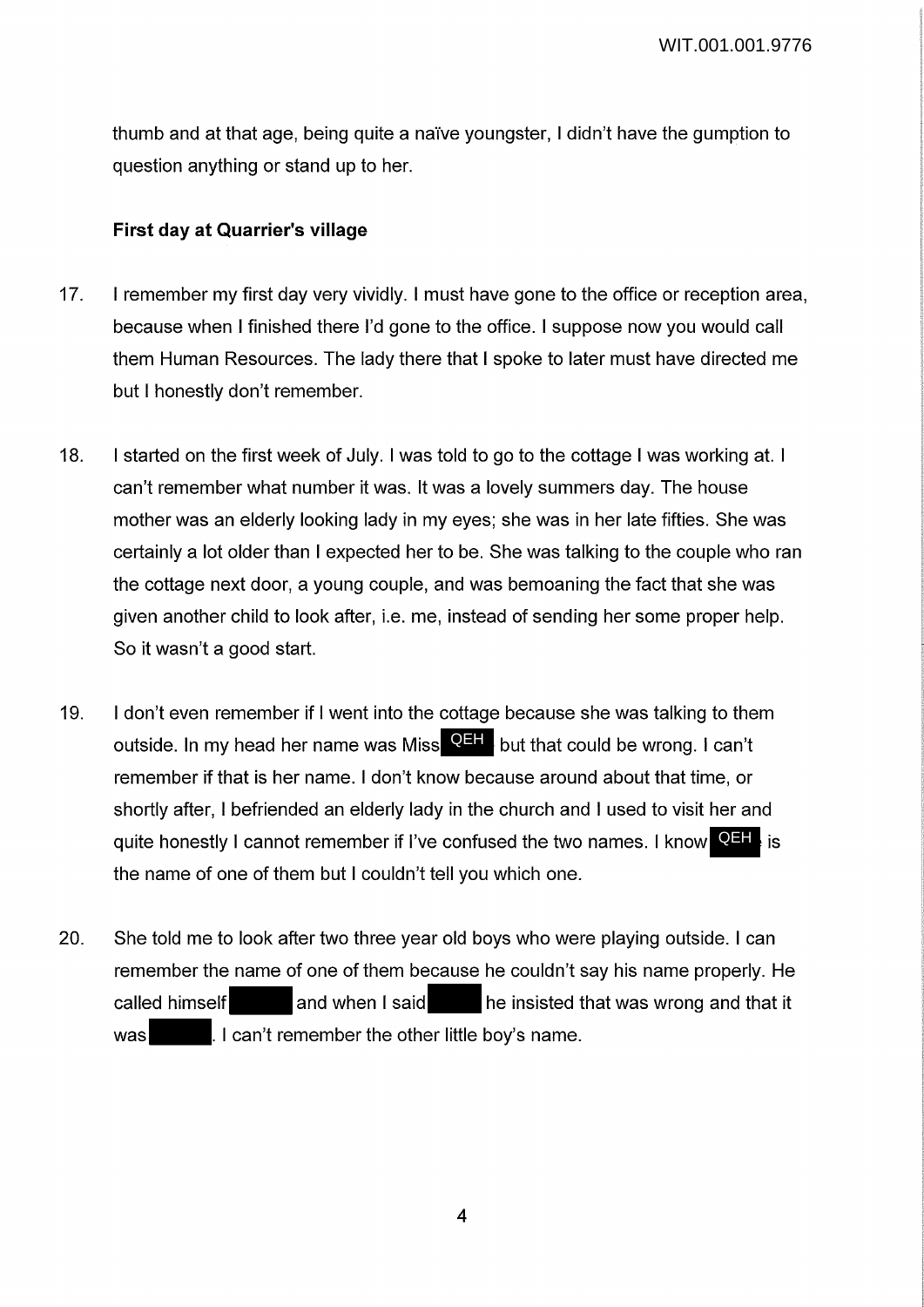## **Mornings**

- 21. I went over to the cottage to help get the breakfast ready for the kids maybe about eight o'clock and I'd have breakfast with them. Breakfast was something else again. I can't recall the food, what they had for breakfast. I don't remember any sort of cheerfulness or banter at the table.
- 22. The children daren't drop a crumb. After breakfast we all, including myself, had to stand with our backs to the wall and stand there for however long it took her to walk round the table, while she checked for crumbs or mess then check their bedrooms for any untidiness. I can't imagine how I could have allowed it.

### **Mealtimes**

- 23. I had a bit of experience at home when I used to help my mother and days when my mother was working, as a teenager I would help get the meal ready with my sister.
- 24. I peeled endless potatoes, etc. They had full cream milk delivered that had to be poured into a big bowl and then put into the pantry so that she could skim off the cream. The kids had milk puddings most days. The milk in the morning was put in a big pot and left on the range to heat up gradually during the course of the day.
- 25. There was a big table they all sat round. They didn't speak. The food was good. Good wholesome food. It was delivered to the house.
- 26. During all meal times the children had to sit quietly and eat and they daren't make a mess. They would have to sit at the table until they ate it. That was normal in those days. I remember as a child at school being made to sit and eat dinner.

#### **Bedtime**

27. I wasn't involved in bed time routines. I finished work after dinner time.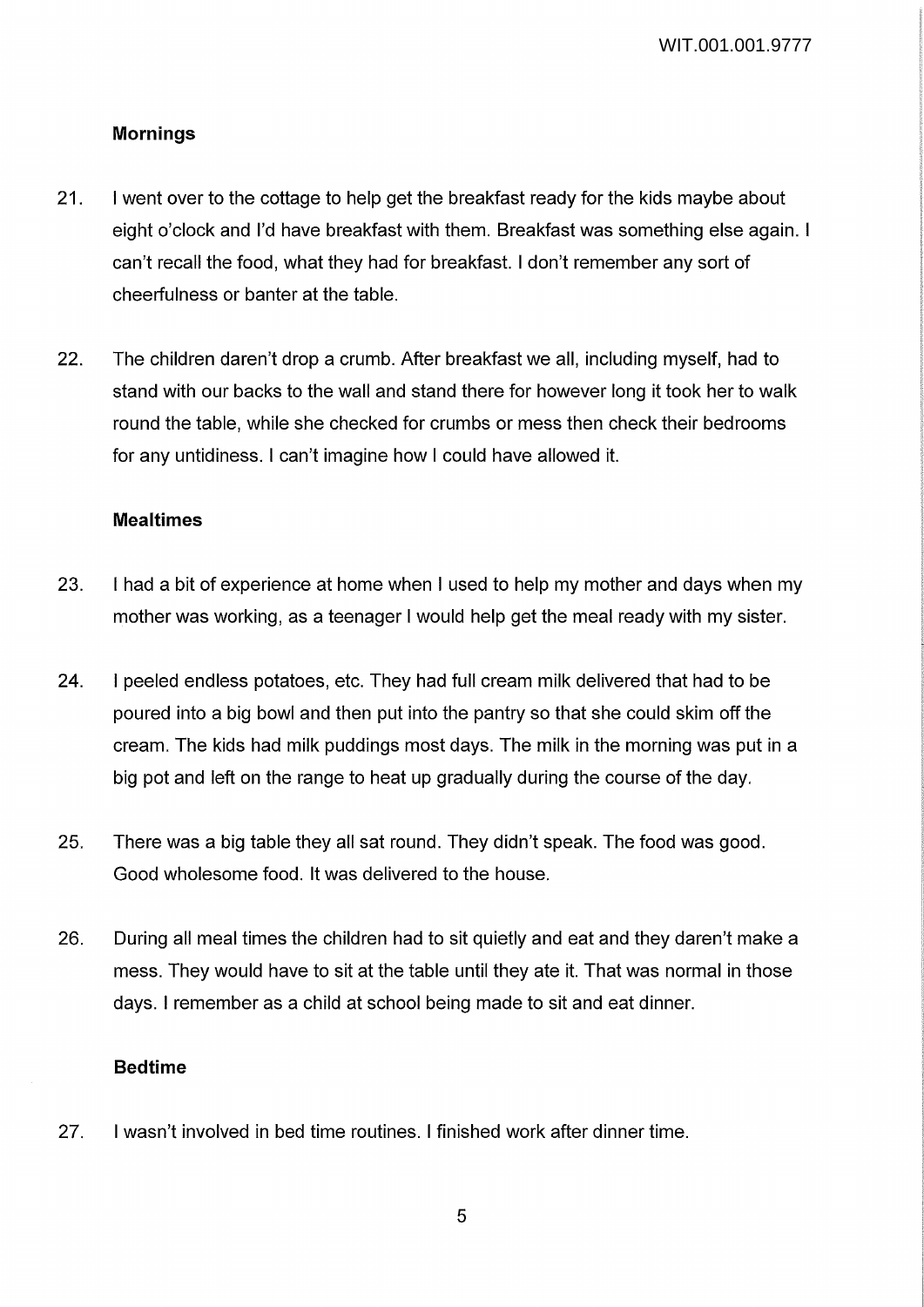## **Leisure time**

28. I can't think of toys or books in the cottage. There were no toys outside. They just ran around and played. It was a big age range. Most of the time the children had to be outside. I can't actually remember entertaining them inside.

### **Trips and Holidays**

- 29. Our cottage went to a holiday home in Ayrshire. Apparently some wealthy person donated the use of this house or cottage to be used by Quarriers. Our house mother seemed to know him quite well. It must have been a couple of weeks into my time there. We were taken down by mini bus. There was the house mother, me and the children.
- 30. It was a nightmare because I was living with her. I spent the whole time trying not to put a foot wrong or let the children put a foot wrong. You didn't know when she would flare up about something. For example, one of my duties after breakfast was to rinse out the tea towels and hang them out. One morning I did this and when I went in I got a torrent of abuse from her because apparently this wealthy man had arrived at his house and she accused me of trying to attract his attention. She lambasted me in front of the children.
- 31. I have this memory of it being next to a disused airfield and of the children running around this big concrete area. The children just had to keep out of her way. The house mother took the view that this was her holiday. She wanted her own time in the house. I took the children to the beach and I was given a time to return and I daren't be home early.
- 32. I must have had to be up to help with breakfast. I assume we must have brought food with us because I just had to help in the preparation and serving of it. We went to the beach, sat on the beach and played around.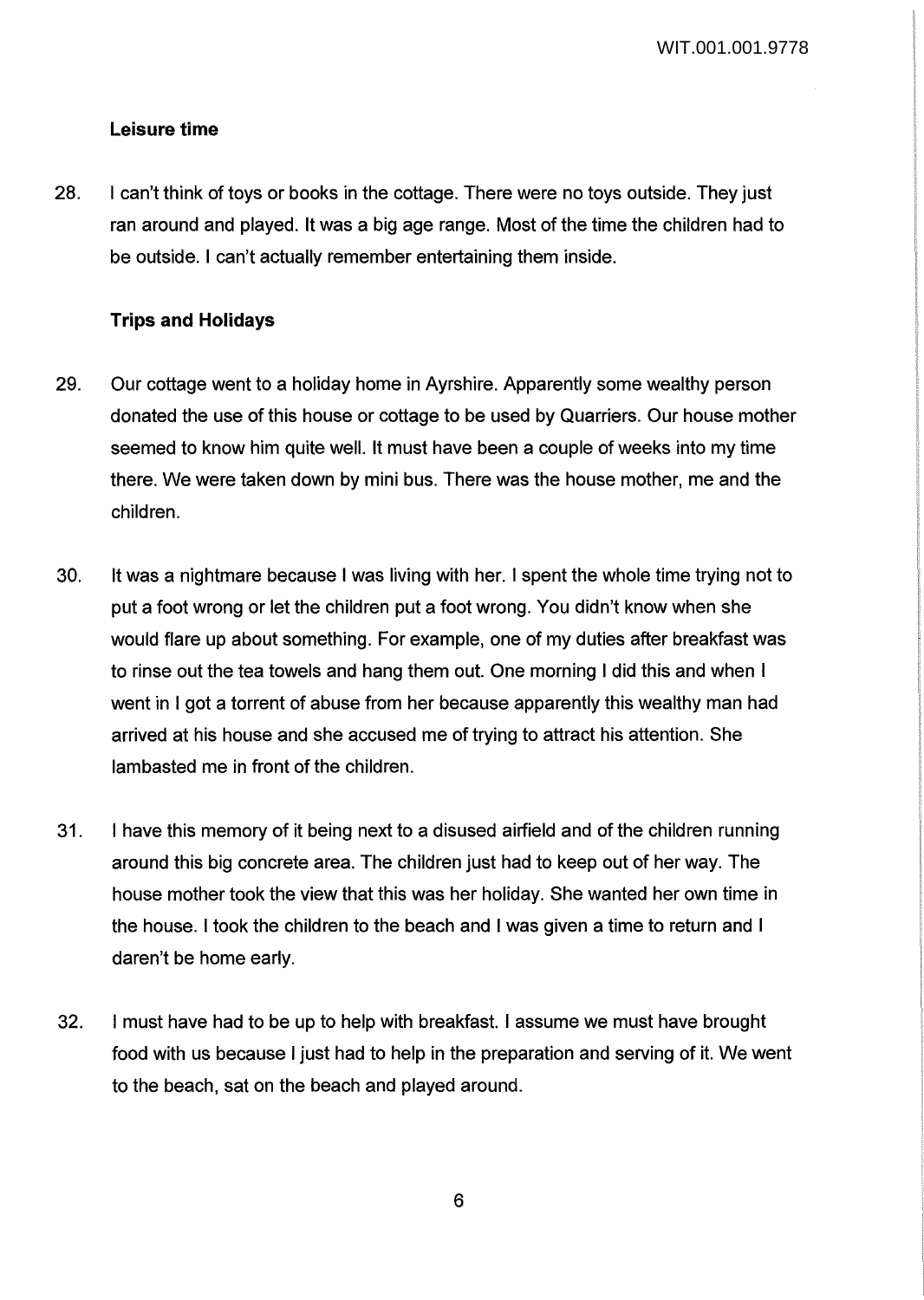33. I have no happy or good memories while I was there. I had nice times with the children on their own but in the cottage and in the holiday home everyone was too uptight. We were too scared that we would upset or offend her to relax. On holiday she had a room of her own. I shared a room with I think three other girls. There were two sets of bunk beds and I was on the top bunk.

### **Healthcare**

- 34. When we were on holiday the other little three year old boy injured himself. He was running with a stick and it went through the roof of his mouth when he fell. It was awful. She got a taxi and took him to the doctor but she was very unsympathetic. He was in real pain.
- 35. On the way down one girl was terribly travel sick. Again, she was very unsympathetic. She made her sit on a newspaper and she daren't be sick again. My mental picture puts her at about five or six years old.

#### **Religious instruction**

- 36. In the cottage I don't know about religious instruction. We had to go to church on Sunday, which was in the village. The children had to look their Sunday best.
- 37. Moving to Australia was lauded as being something wonderful. I have a vague memory of the minister at Quarriers mentioning Australia at the service. I was aware that children were in Australia.

#### **Work**

38. The children had to do chores, which was acceptable. If you have a big family, housework is acceptable. They would wash dishes, clear up. They had to leave their bedrooms immaculate or the house mother went ballistic.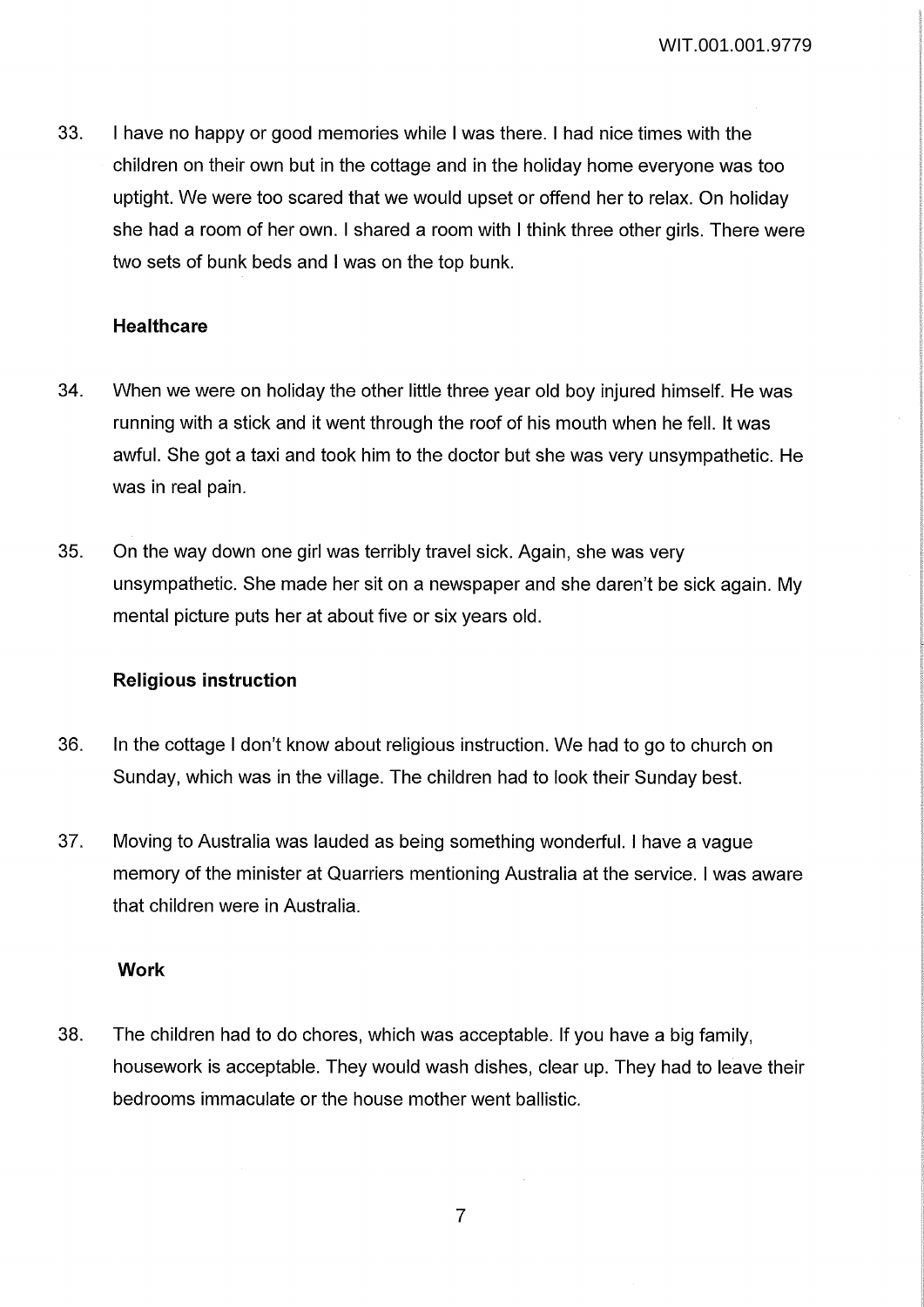### **Visitors**

39. I can't recall children having visits or seeing their family. I can't recall any external inspections while I was there.

### **Personal possessions**

40. I can't recall if the children got pocket money and I don't know if any had their own possessions.

## **Discipline and punishment**

- 41. The house mother would regularly go ballistic. She had the temper of the devil. She would shout and bawl at the children and she would hit them with anything she had in her hand. I was really frightened of her. This was regularly done. Thinking back to those days, that was fifty years ago and parents did smack their children. I didn't grow up in that kind of house. My parents didn't smack my sister or myself and also we didn't get a lot of shouting in our house. We had a very happy, pleasant childhood, but a lot of families didn't have and a lot of children were smacked. But even allowing for those days I was shocked by her behaviour. It was quite excessive. I was very frightened of her.
- 42. I didn't discipline the children any more than telling them off for misbehaving. I would say the children were quite cowed. I didn't have a problem disciplining them. Normally with a group of children they are high spirited but I can't remember high spirits with these children.
- 43. I've told you about standing with their backs to the wall. This could be used as a punishment. I can't recall any rules as such, just everyone doing their damnedest not to upset her.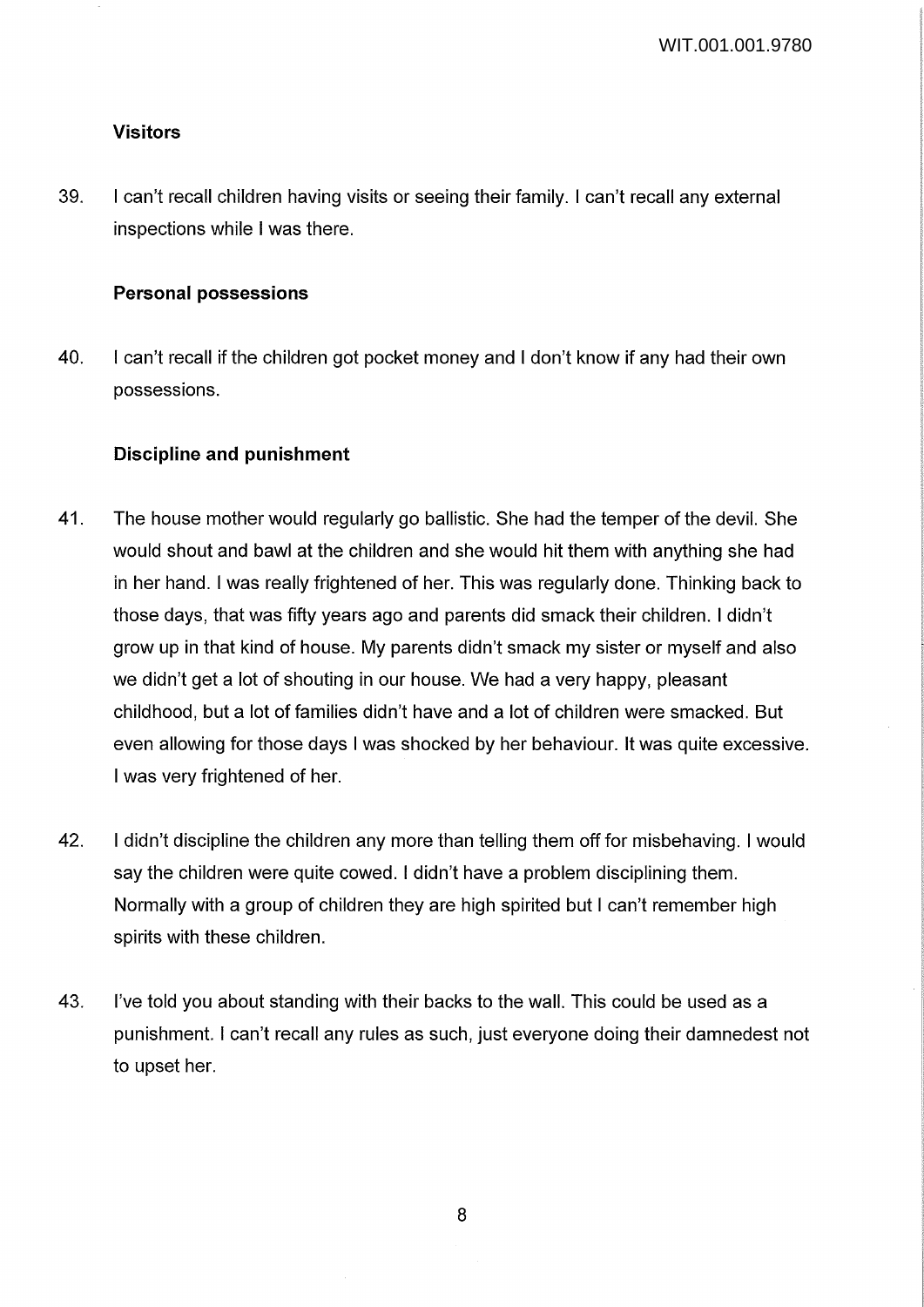#### **Abuse**

- 44. She was very handy. One example of this was when one of the older boys didn't do something properly in the kitchen and she was coming out of the pantry with one of the big industrial size tins of fruit in her hand. She hit him several times about the head and shoulders with it. You don't know how to react, what can you do? She struck him several times. This was before the holiday. After the holiday I realised I couldn't continue to work there and I was quite distressed about the way the children were treated.
- 45. The boy's arms must have been bruised from the tin of fruit. He had them up defending himself. I can actually picture it. If she happened to be carrying something and someone annoyed her she would strike them wherever she could reach. It was indiscriminate.
- 46. The one thing that I saw as strange was the way she treated the little boy from Gordonstoun who could do no wrong in her eyes. She took him up to her bedroom to talk to him I presume. If that boy had any allegations to make about her, even at that age I was uncomfortable about her singling out one of the older boys and entertaining him in her bedroom. This would be in the afternoon and I think it was for quite a while. It happened a number of times. It didn't happen on holiday. He never got shouted at and he didn't get hit.
- 47. It was not a nurturing environment in the cottage. I felt it was quite a damaging environment. The lack of love and care really distressed me. I don't recall any of the children talking to me about it. I would consider her treatment of the children as abusive even in that day and age. I knew friends who got a skelp for misbehaving but this was over and above this.
- 48. The children seemed to unite and come together. They spent most of their time trying to avoid her or not upset her. I am appalled to say that I was frightened of her and maybe didn't intervene when I should have.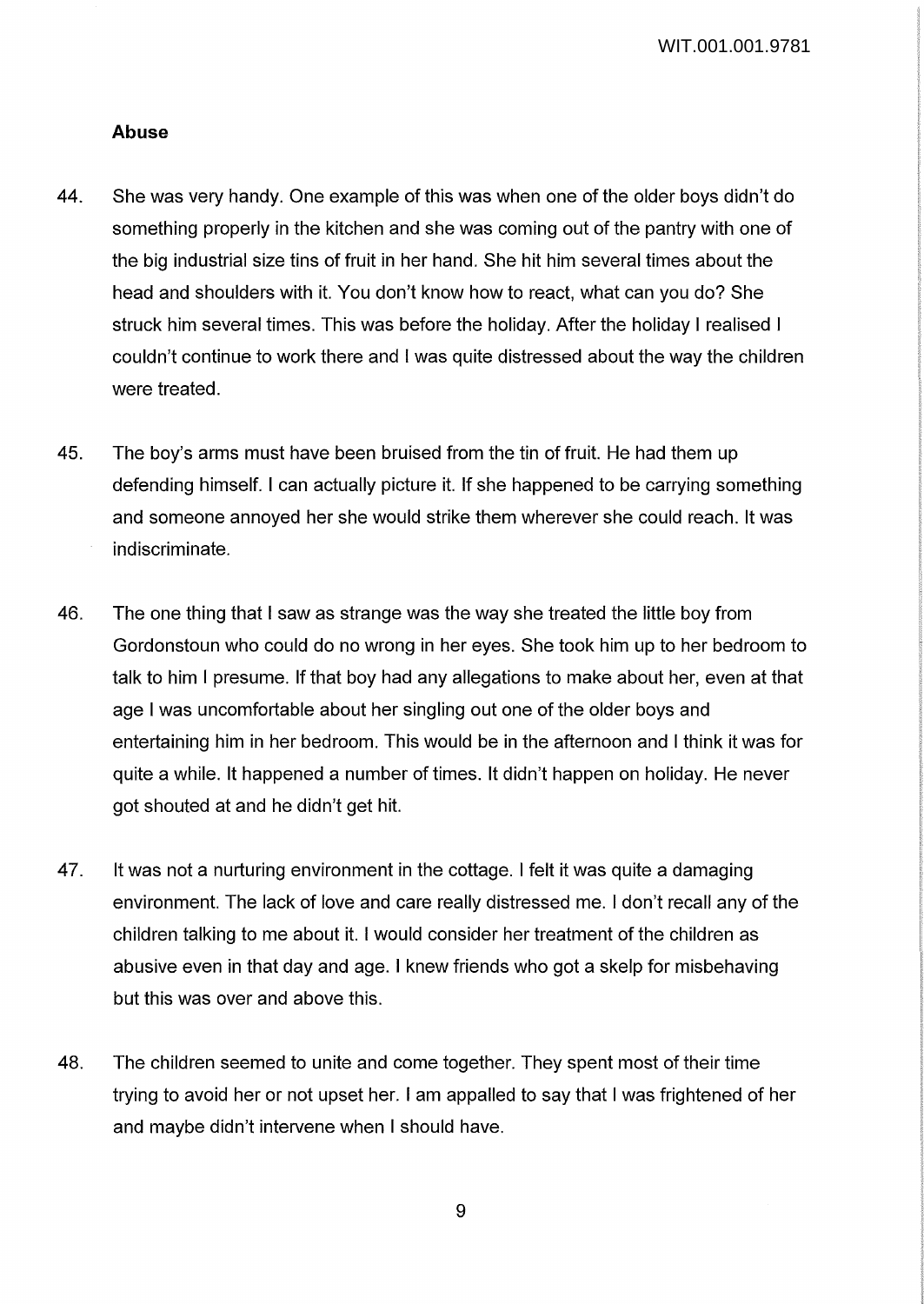## **Leaving Quarrier's village**

- 49. After the holiday I had a couple of days off because I hadn't had any time off. I didn't come back in the mini bus and I went home. When I came back to Quarriers I had to get a meal ready for the house mother and the children coming back. I had to start up the stove but she hadn't showed me how to do it. I had to go next door and ask how to do it.
- 50. The next day I went to the Human Resource lady and told her of my concerns for the children. She was probably in her thirties or forties. She wasn't elderly but not very young. I remember getting quite upset and a bit weepy. I remember her hearing me out but saying, what should I expect. This was a grandmother doing a mother's job, it was hard enough, and I obviously wasn't cut out for it so I should leave and I did.

### **Reporting of abuse**

- 51. When I left I talked about the abuse with my parents and my husband's sister. It was a really bad experience that I was glad to put behind me. It altered my view of Quarrier's, fund raising and all the rest of it.
- 52. I'm pretty sure there was no action taken about me telling the HR lady, apart from getting rid of me. I didn't report it to the police.

#### **Records**

53. I'm not aware of the house mother keeping notes or records.

#### **Other information**

54. I went on to become a primary school teacher. I taught in Canada for eighteen months. I taught children with major psychological issues and learning problems. I also taught for five years at Langlands Park List D School in Greenock. It was for girls aged twelve to sixteen. I taught English and needlework. I had four days